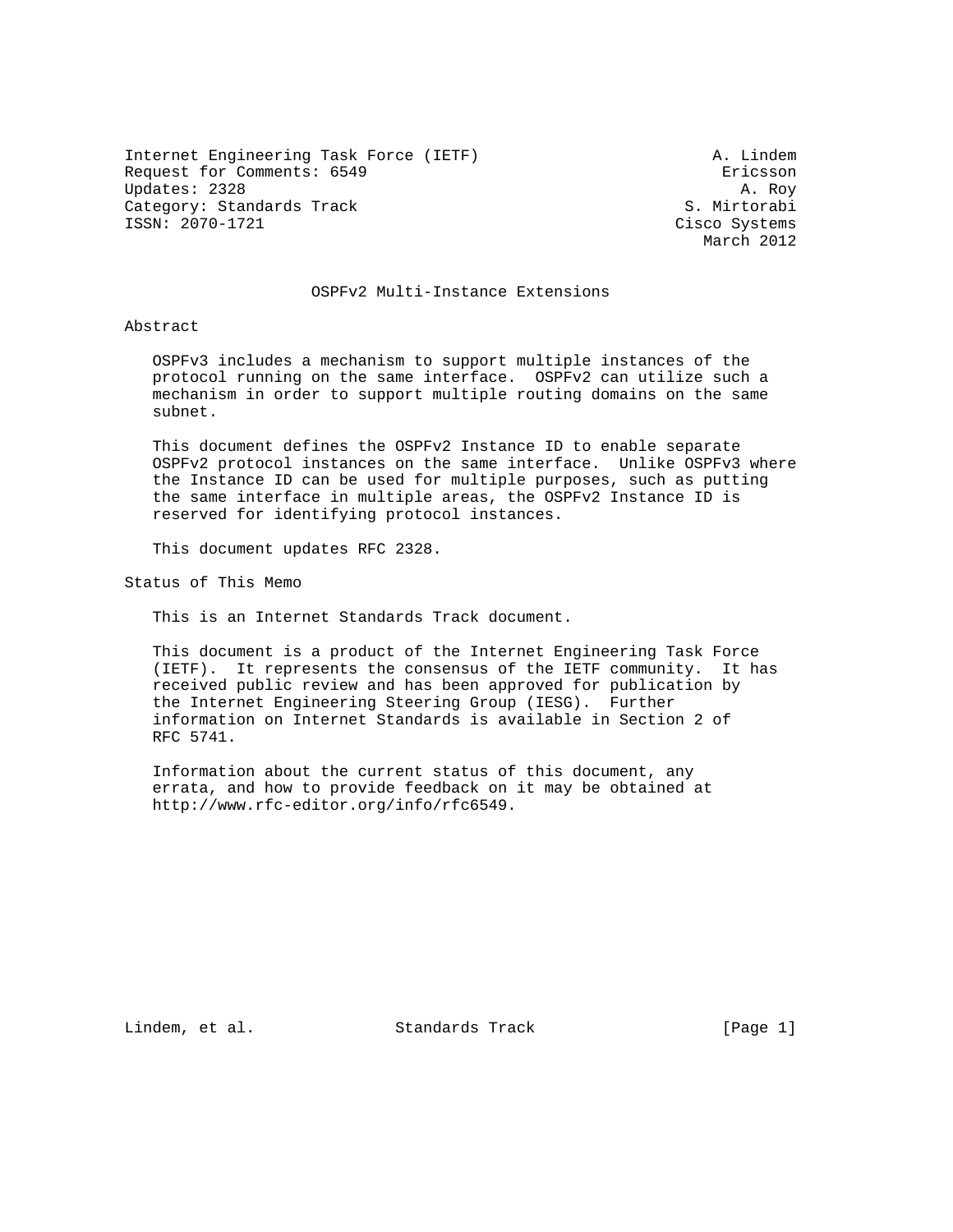### Copyright Notice

 Copyright (c) 2012 IETF Trust and the persons identified as the document authors. All rights reserved.

 This document is subject to BCP 78 and the IETF Trust's Legal Provisions Relating to IETF Documents

 (http://trustee.ietf.org/license-info) in effect on the date of publication of this document. Please review these documents carefully, as they describe your rights and restrictions with respect to this document. Code Components extracted from this document must include Simplified BSD License text as described in Section 4.e of the Trust Legal Provisions and are provided without warranty as described in the Simplified BSD License.

# Table of Contents

|  | 3.1. Sending and Receiving OSPFv2 Packets  4              |
|--|-----------------------------------------------------------|
|  |                                                           |
|  | 4. State Sharing Optimizations between OSPFv2 Instances 5 |
|  |                                                           |
|  | 6. Backward Compatibility and Deployment Considerations 5 |
|  |                                                           |
|  |                                                           |
|  |                                                           |
|  |                                                           |
|  |                                                           |
|  |                                                           |

### 1. Introduction

 OSPFv3 [OSPFV3] includes a mechanism to support multiple instances of a protocol running on the same interface. OSPFv2 [OSPFV2] can utilize such a mechanism in order to support multiple routing domains on the same subnet.

 This document defines the OSPFv2 Instance ID to enable separate OSPFv2 protocol instances on the same interface. Unlike OSPFv3 where the Instance ID can be used for multiple purposes, such as putting the same interface in multiple areas, the OSPFv2 Instance ID is reserved for identifying protocol instances.

Lindem, et al. Standards Track [Page 2]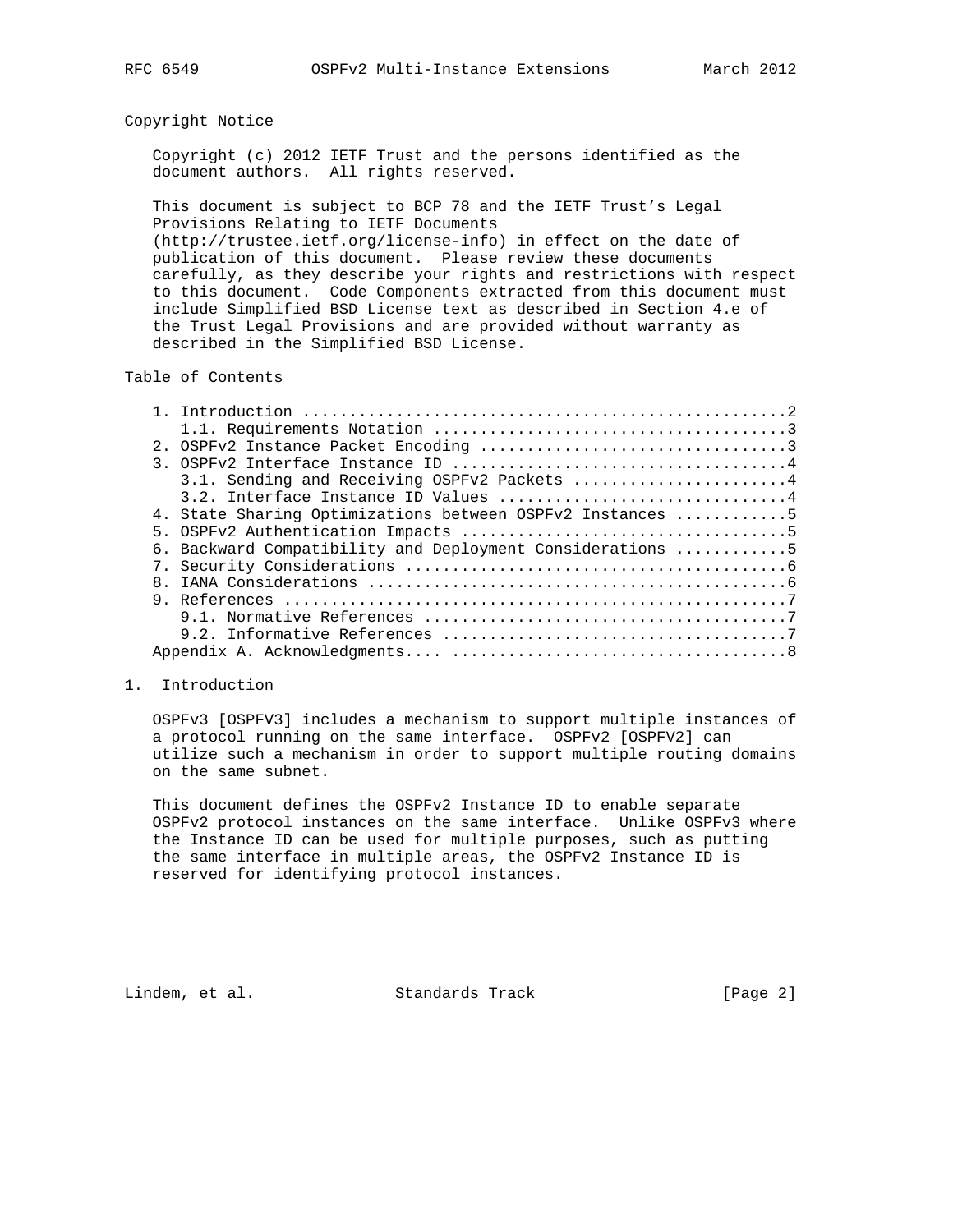### 1.1. Requirements Notation

 The key words "MUST", "MUST NOT", "REQUIRED", "SHALL", "SHALL NOT", "SHOULD", "SHOULD NOT", "RECOMMENDED", "MAY", and "OPTIONAL" in this document are to be interpreted as described in [RFC-KEYWORDS].

# 2. OSPFv2 Instance Packet Encoding

 This document extends OSPFv2 with a mechanism to differentiate packets for different instances sent and received on the same interface. In support of this capability, a modified packet header format with the Authentication Type field split into an Instance ID and AuType.

| 0                                                        |                                                                                       | 1 2 3 4 5 6 7 8 9 0 1 2 3 4 5 6 7 8 9 0 1 2 3 4 5 6 7 8 9 |        |  |  |
|----------------------------------------------------------|---------------------------------------------------------------------------------------|-----------------------------------------------------------|--------|--|--|
| Version #<br>+-+-+-+-+-+-+-                              | Type<br>-+-+-+-+-+-+-+-+                                                              | Packet length<br>-+-+-+-+-+-+-+-+-+-+-+-+-+-+-            |        |  |  |
| Router ID                                                |                                                                                       |                                                           |        |  |  |
|                                                          | <b>+-+-+-+-+-+-+-</b><br>+-+-+-+-+-+-+-+-+-+-+-+-+<br>+-+-+-+-+-+-+-+-+-+-<br>Area ID |                                                           |        |  |  |
| Checksum                                                 |                                                                                       | Instance ID                                               | AuType |  |  |
| Authentication<br>Authentication<br>-+-+-+-+-+-+-+-+-+-+ |                                                                                       |                                                           |        |  |  |

# The OSPFv2 Packet Header

 All fields are as defined in [OSPFV2] except that the Instance ID field is new, and the AuType field is reduced to 8 bits from 16 bits without any change in meaning. The Instance ID field is defined as follows:

#### Instance ID

 Enables multiple instances of OSPFv2 to be used on a single interface. Each protocol instance would be assigned a separate Instance ID; the Instance ID has local subnet significance only. Received packets with an Instance ID not equal to one of the Instance IDs corresponding to one of the configured OSPFv2 Instances for the receiving interface MUST be discarded.

Lindem, et al. Standards Track [Page 3]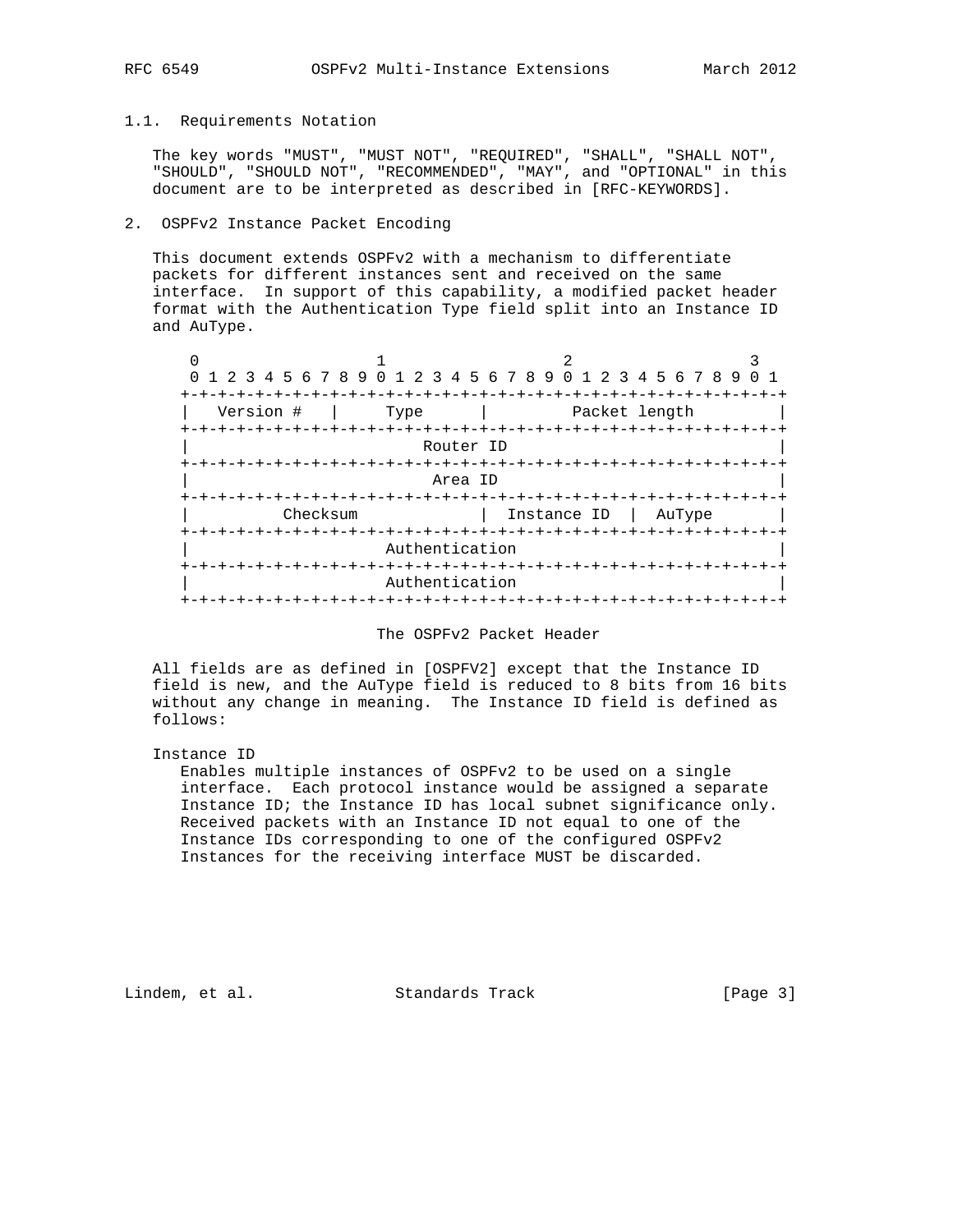- 
- 3. OSPFv2 Interface Instance ID

 Section 9 of [OSPFV2] describes the conceptual interface data structure. The OSPFv2 Interface Instance ID is added to this structure. The OSPFv2 Interface Instance ID has a default value of 0. Setting it to a non-zero value may be accomplished through configuration.

3.1. Sending and Receiving OSPFv2 Packets

 When sending OSPFv2 packets, the OSPFv2 Interface Instance ID is set in the OSPFv2 packet header. When receiving OSPFv2 packets, the OSPFv2 Header Instance ID is used to aid in demultiplexing the packet and associating it with the correct OSPFv2 instance. Received packets with an Instance ID not equal to one of the configured OSPFv2 Instance IDs on the receiving interface MUST be discarded.

3.2. Interface Instance ID Values

The following OSPFv2 Instance IDs have been defined:

- 0 Base IPv4 Instance This is the default IPv4 routing instance corresponding to default IPv4 unicast routing and the attendant IPv4 routing table. Use of this Instance ID provides backward compatibility with the base OSPF specification [OSPFV2].
- 1 Base IPv4 Multicast Instance This IPv4 instance corresponds to the separate IPv4 routing table used for the Reverse Path Forwarding (RPF) checking performed on IPv4 multicast traffic.
- 2 Base IPv4 In-band Management Instance This IPv4 instance corresponds to a separate IPv4 routing table used for network management applications.
- 3-127 Private Use These Instance IDs are reserved for definition and semantics defined by the local network administrator. For example, separate Interface Instance IDs and their corresponding OSPFv2 instances could be used to support independent non-congruent topologies for different classes of IPv4 unicast traffic. The details of such deployments are beyond the scope of this document.

 The first three Interface Instance IDs are analogous to the topology IDs defined in [RFC4915].

Lindem, et al. Standards Track [Page 4]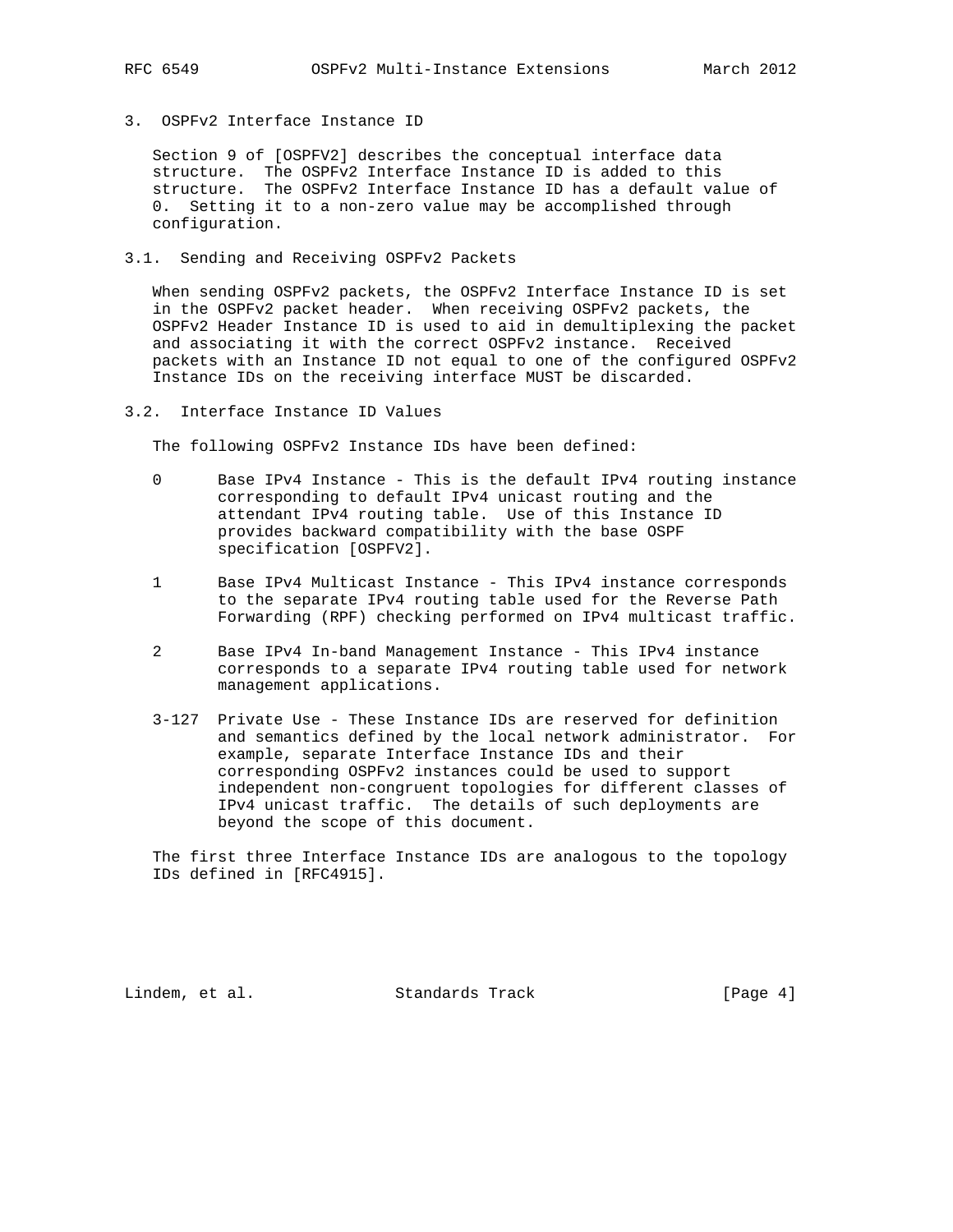4. State-Sharing Optimizations between OSPFv2 Instances

 This is beyond the scope of this document and is an area for further study.

5. OSPFv2 Authentication Impacts

 Now that the AuType OSPFv2 header field has been reduced from 2 octets to 1 octet, OSPFv2 routers not supporting this specification will fail packet authentication for any instance other than the default (i.e., the Base IPv4 Unicast Instance). This is solely due to the difference in field definition as opposed to any explicit change to OSPFv2 authentication, as described in Appendix D of RFC 2328 [OSPFV2] and RFC 5709 [RFC5709]. However, this is exactly what is desired since OSPFv2 routers not supporting this specification should only support the default instance (refer to Section 6).

6. Backward Compatibility and Deployment Considerations

 When there are OSPFv2 routers that support OSPFv2 Multi-Instance extensions on the same broadcast-capable interface as OSPFv2 routers that do not, packets with non-zero OSPFv2 header Instance IDs are received by those legacy OSPFv2 routers. Since the non-zero Instance ID is included in the AuType by these legacy OSPFv2 routers, it is misinterpreted as a mismatched authentication type and the packet is dropped. This is exactly what is expected and desired.

 Previously, there was concern that certain implementations would log every single authentication type mismatch. However, discussions with implementers have led us to the conclusion that this is not as severe a problem as we'd first thought, and it will be even less of a problem by the time the mechanism described herein is standardized, implemented, and deployed. Most implementations will dampen the logging of errors. Hence, the more drastic mechanisms to avoid legacy OSPFv2 routers from receiving multicast OSPFv2 packets with non-zero Instance IDs have been removed.

 If the OSPF MIB as specified in [OSPF-MIB] is implemented, even the damped generation of the ospfIfAuthFailure or ospfVirtIfAuthFailure Simple Network Management Protocol (SNMP) notifications would be undesirable in situations where legacy OSPFv2 routers are deployed on the same subnet as OSPFv2 routers supporting this specification. Consequently, it is recommended that implementations that implement this specification and the OSPF MIB also implement SNMP Notification filtering as specified in Section 6 of [RFC3413].

Lindem, et al. Standards Track [Page 5]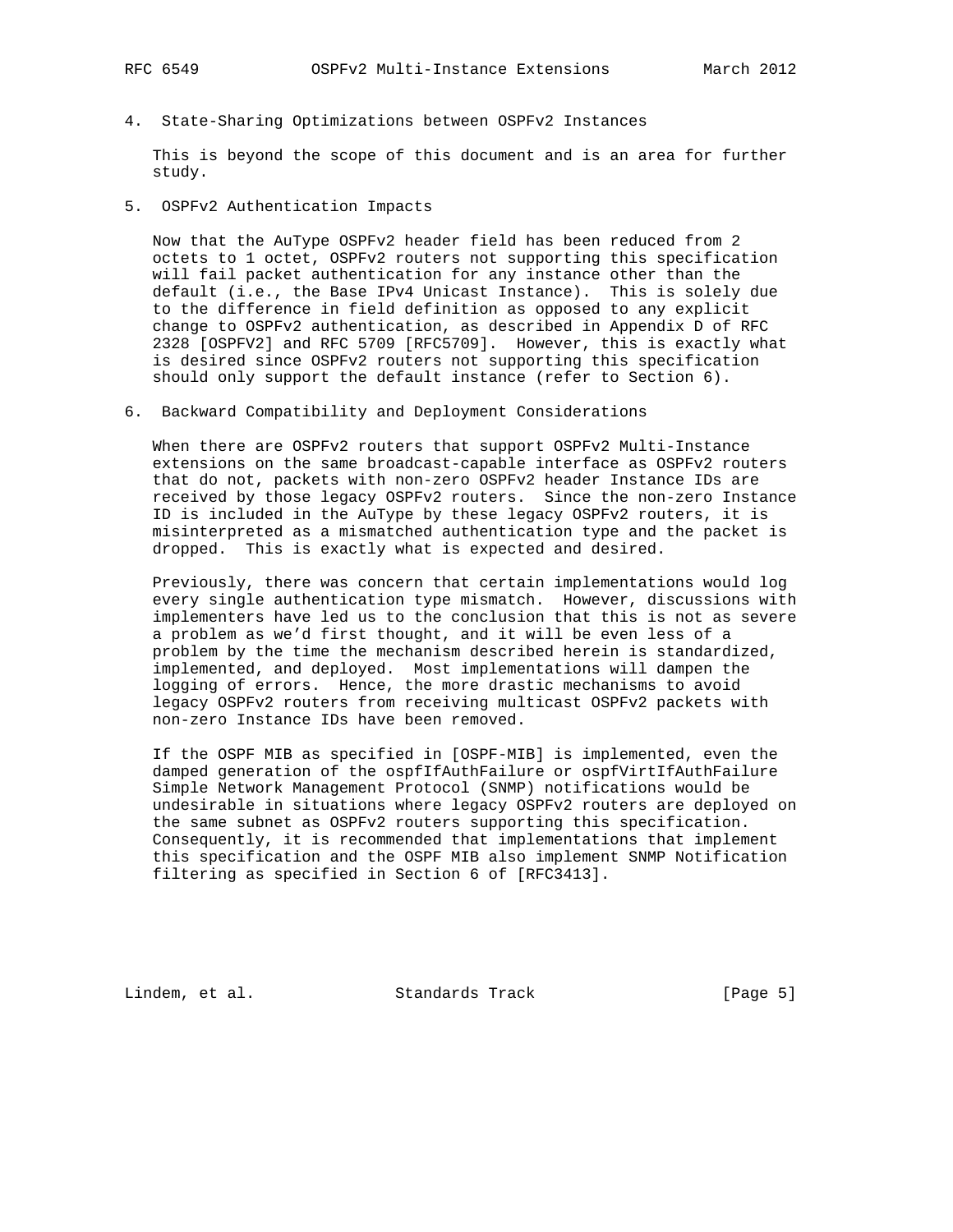# 7. Security Considerations

 The enhancement described herein doesn't include additional security considerations to OSPFv2. Security considerations for OSPFv2 are described in [OSPFV2].

 Given that only three OSPFv2 authentication types have been standardized, it seems reasonable to reduce the OSPFv2 packet header field to 8 bits.

8. IANA Considerations

The size of the AuType field is reduced from 16 octets to 8 octets. This changes the OSPF Authentication Codes registry in that the values 256-65535 are no longer defined and are therefore deprecated. There is no backward compatibility issue since this range of values was previously defined as "Reserved and should not be assigned".

 A new registry has been created for OSPFv2 Instance IDs. The initial allocation of OSPFv2 Instance IDs is described below. Refer to Section 3.2 for more information.

| Value/Range    | Designation                              | Assignment Policy                       |
|----------------|------------------------------------------|-----------------------------------------|
| O              | Base IPv4 Unicast<br>Instance            | Assigned                                |
|                | Base IPv4 Multicast<br>Instance          | Assigned                                |
| $\mathfrak{D}$ | Base IPv4 In-band<br>Management Instance | Assigned                                |
| $3 - 127$      | Private Use                              | Reserved for local<br>policy assignment |
| $128 - 255$    | Unassigned                               | Standards Action                        |

OSPFv2 Instance ID

Lindem, et al. Standards Track [Page 6]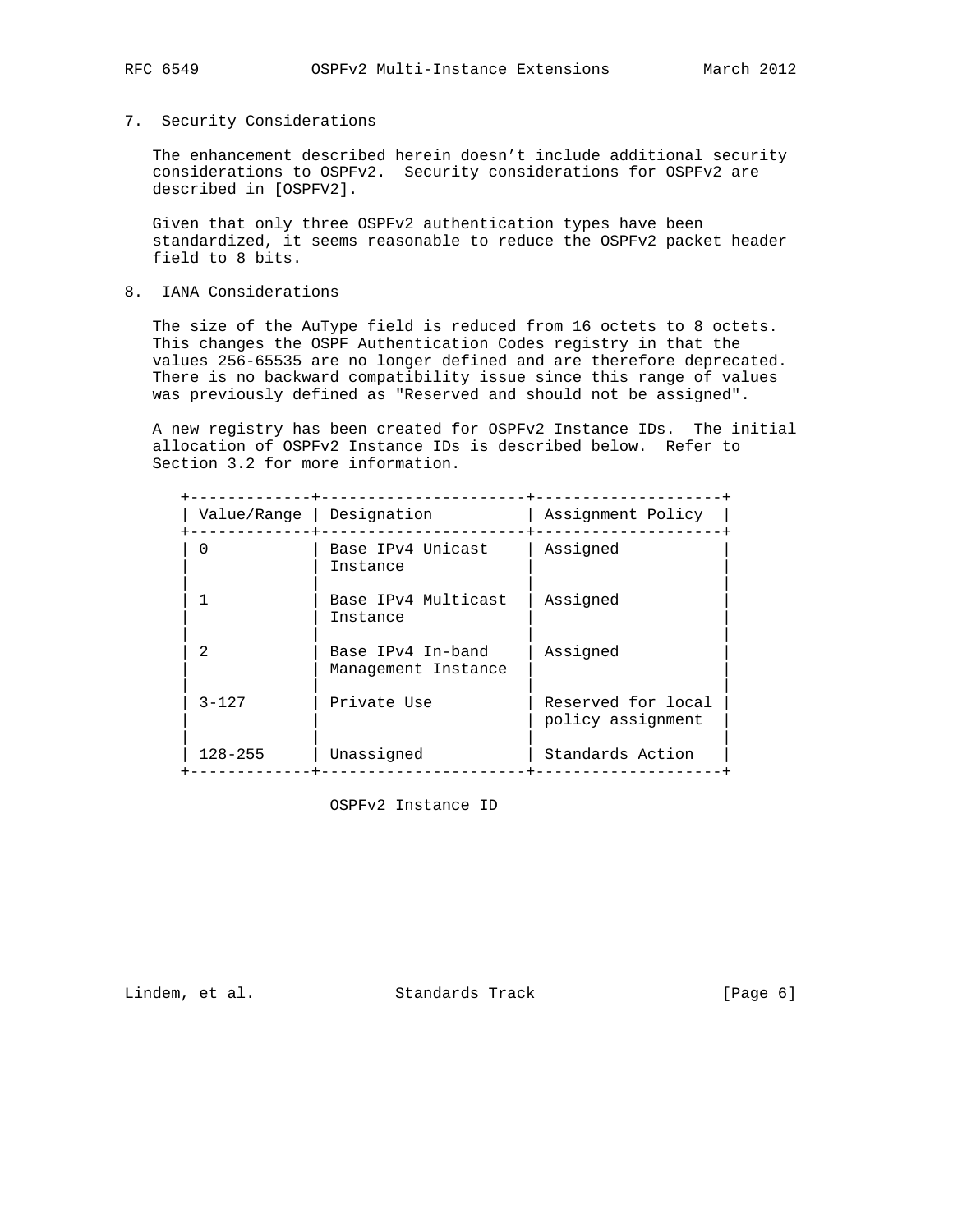- 
- 9. References
- 9.1. Normative References

[OSPFV2] Moy, J., "OSPF Version 2", STD 54, RFC 2328, April 1998.

 [OSPFV3] Coltun, R., Ferguson, D., Moy, J., and A. Lindem, "OSPF for IPv6", RFC 5340, July 2008.

[RFC-KEYWORDS]

 Bradner, S., "Key words for use in RFCs to Indicate Requirement Levels", BCP 14, RFC 2119, March 1997.

- 9.2. Informative References
	- [OSPF-MIB] Joyal, D., Ed., Galecki, P., Ed., Giacalone, S., Ed., Coltun, R., and F. Baker, "OSPF Version 2 Management Information Base", RFC 4750, December 2006.
	- [RFC3413] Levi, D., Meyer, P., and B. Stewart, "Simple Network Management Protocol (SNMP) Applications", STD 62, RFC 3413, December 2002.
	- [RFC4915] Psenak, P., Mirtorabi, S., Roy, A., Nguyen, L., and P. Pillay-Esnault, "Multi-Topology (MT) Routing in OSPF", RFC 4915, June 2007.
	- [RFC5709] Bhatia, M., Manral, V., Fanto, M., White, R., Barnes, M., Li, T., and R. Atkinson, "OSPFv2 HMAC-SHA Cryptographic Authentication", RFC 5709, October 2009.

Lindem, et al. Standards Track [Page 7]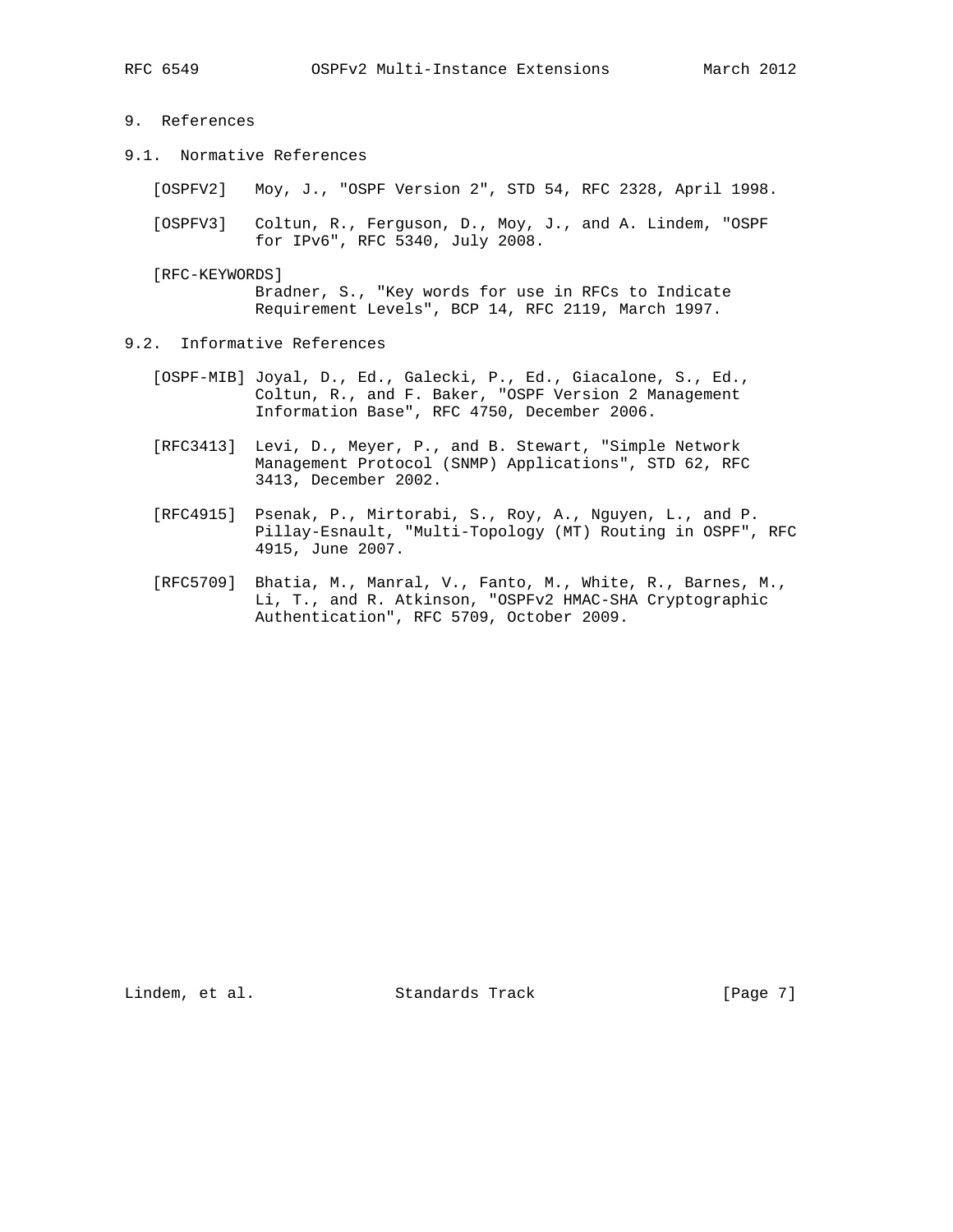# Appendix A. Acknowledgments

 Thanks to Adrian Farrel for reviewing and providing some suggested improvements during the IESG review.

 Thanks to Paul Wells for commenting on the backward compatibility issues.

 Thanks to Paul Wells and Vladica Stanisic for commenting during the OSPF WG last call.

 Thanks to Manav Bhatia for comments and for being the document shepherd.

 Thanks to Magnus Nystrom for comments under the auspices of the Security Directorate review.

Thanks to Dan Romascanu for comments during the IESG review.

 Thanks to Pete McCann for comments under the auspices of the Gen-ART review.

Lindem, et al. Standards Track [Page 8]